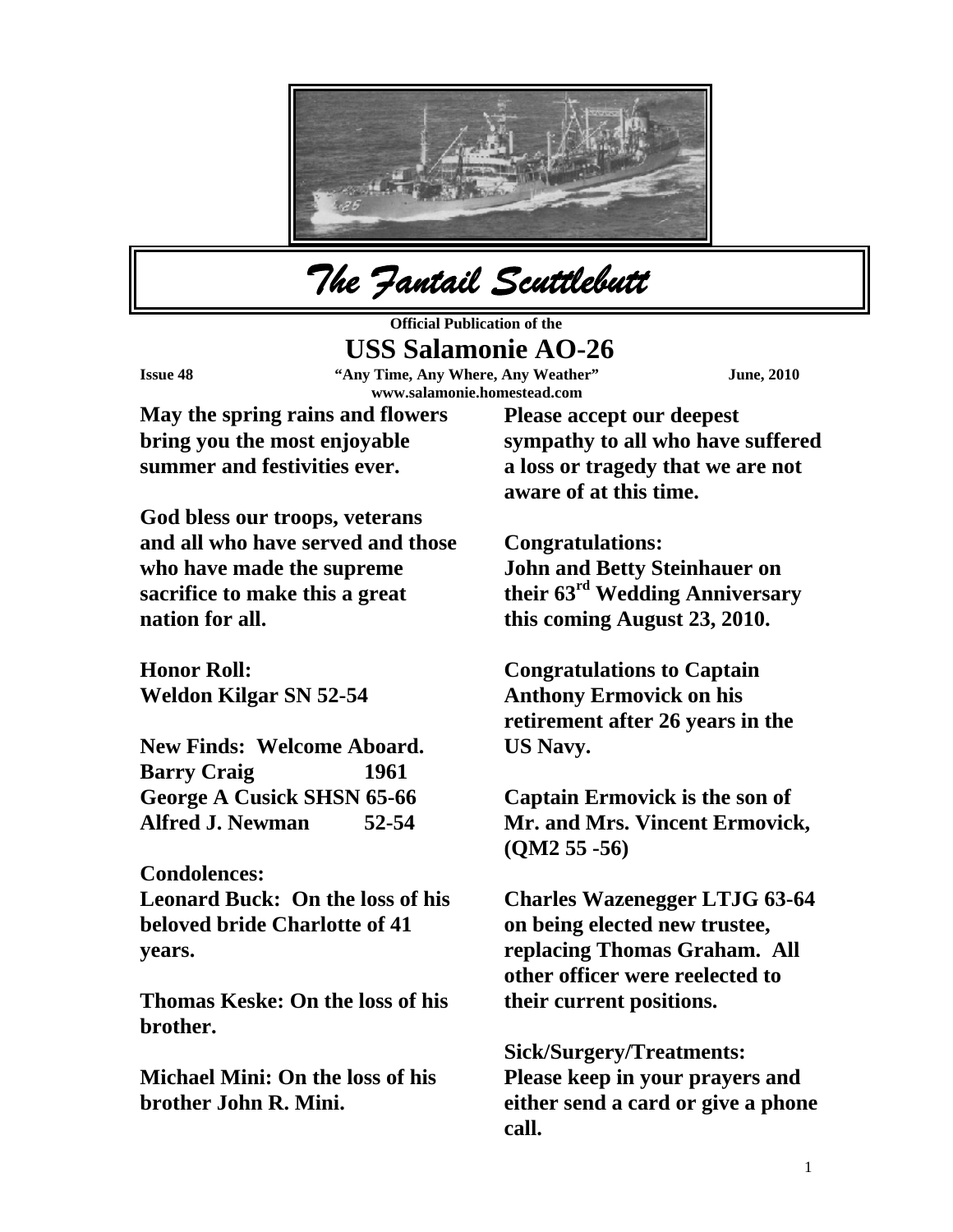**Leonard Buck – Surgery and Treatments. Pat Selmer – Accident – Surgery Dean Bayliff – Knee replacements (x2) Lois Perrualt – Treatments Charles Stepanek – Treatments Donald Bond – Surgery and Treatments. Dee Bond- Sick and recovering Jeanette Lanahan – Surgery Paul Lotts. Cecile Blain Rose Masters** 

## **Dues Report:**

**At our Branson Reunion, it was brought up on the floor and voted to increase our dues donation in 2011 to \$25.00 a year due to the decline of member ship and expenses.** 

**I have on file Names, addresses, and phone numbers of 685 former crewmembers of the USS Salamonie.** 

**Of those, we have only 245 members that participate to keep us afloat.** 

**We have 167 Active members. We have 79 Life members. We have 440 that show no interest.** 

**I have contacted, spoke to and sent letters to all trying to get them to show interest, to no avail.**  **I have told them if times are hard and they cannot afford the membership, please say so and we will help them.** 

**When making your dues donation or donations to other causes, be sure and make out your check to the USS Salamonie and then tell what it is for. Don says this makes for easier banking than having his name on the check.** 

**Remit to: USS Salamonie AO-26 Donald Bond 18940 Filmore Drive Goshen, Indiana 46528 ([dbondin@aol.com\)](mailto:dbondin@aol.com)** 

**Thank you to John Cooper ET2 52-54 and his wife Dorothy for representing the USS Salamonie AO-26 for the wreath laying ceremony at the Nimitz Museum on Memorial Day.** 

## **Note Museum:**

**It was discussed at our Branson Meeting that our museum carpet was in terrible shape and needed to be torn up and replace in both rooms.** 

**We received a bid and with the Museums board approval we replaced the carpet in both rooms**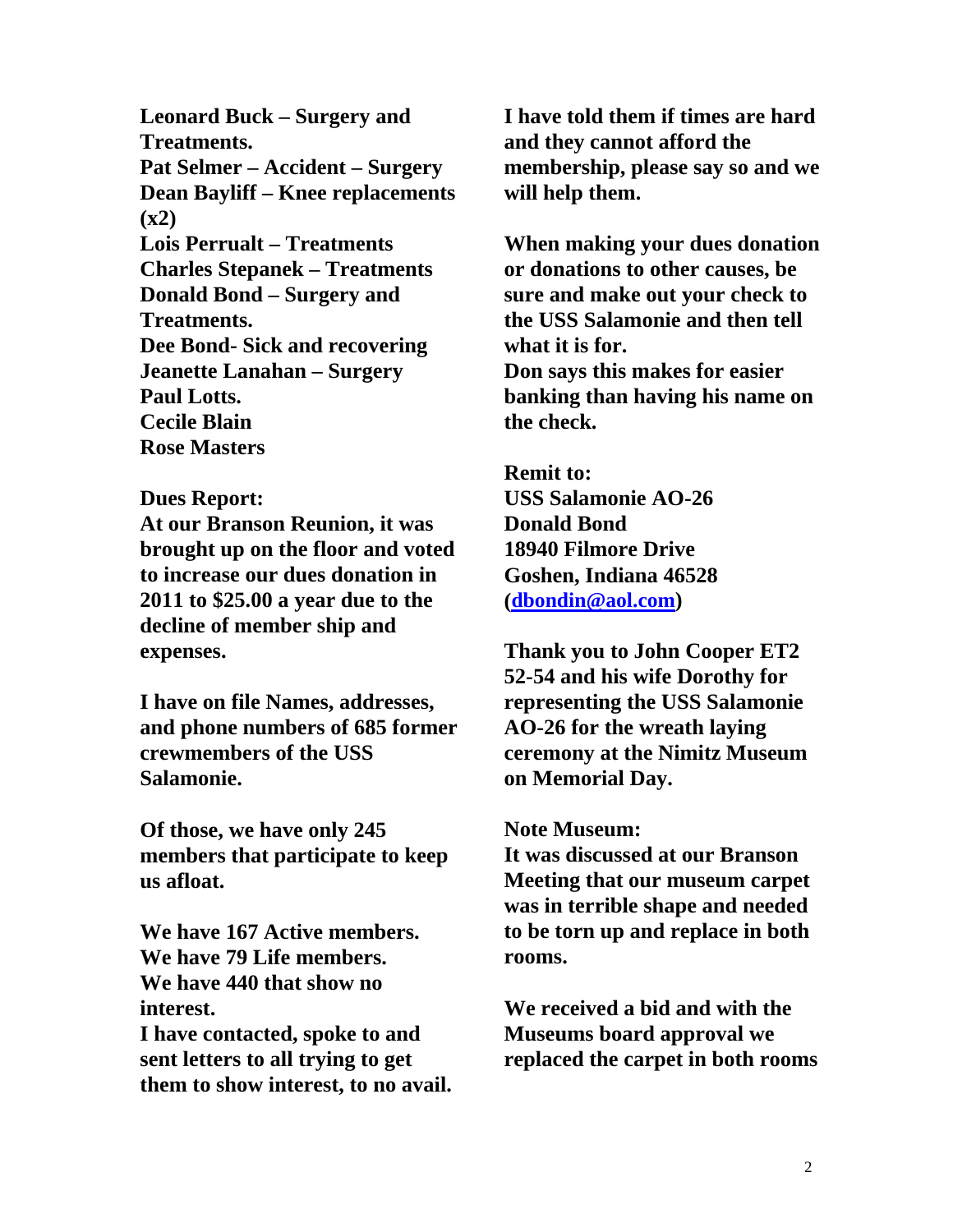**of the museum as our funds would allow us to.** 

**The job has since been completed and it really makes a difference and looks nice.** 

**If you would like to make a donation to the carpet fund which has been set up for the USS Salamonie Museum, then please send your contributions to Donald Bond and specify it for the museum.** 

**The following have contributed to the carpet fund; Alex Abalos, Cecil Blain, John Gallagher, John Ginnelly, Crusa Gonzales, Michael Hennessey, Joseph Long, Paul Lotz, Patrick McGrane, Bryce Percival, George Perrualt, Steven Rank, Thomas Riechman, James Schroeder, Jack (John) Sharkey, Charles Wazenegger, Riley Wilson, Tom Cummings, Alan Jirik, Donald Bond, Harlow Lazott, Carlos Rainwater, John D. Lichoff. Thank you ALL.** 

**I received a call from LTJG Gordon Cook 42-43 telling me that the new book on Captain Edward L. Beach was out.** 

**I called Mrs. Beach and she gave me an update on the printing and the book is now available.** 

**It is called, "beneath the waves"(small letters) and is by Edward F. Finch.** 

**I have a copy of the book and several former Salamonie Crewmembers are mention by name for their comments.** 

**Lilly Nutter is doing well, but slowing down a bit. (From 116 MPH to 97.2 MPH)** 

**She has to date sent exactly 888 packages to troops in harm's way.** 

**If you have a donation for her for the Care Packages, then mail your contribution to.** 

**Ms: Lilly Nutter 801 Huntington Ave. Warren, Indiana 46792-9402** 

**Our Branson reunion was a huge success and the shows and hotel and food were wonderful and as far as I know, everyone had a good time and looking forward to next year.** 

**Hope Crusa Gonzales luggage catches up to him sooner next year.** 

**Reunion 2011 will be held the first part of May in St. Augustine, Florida.**